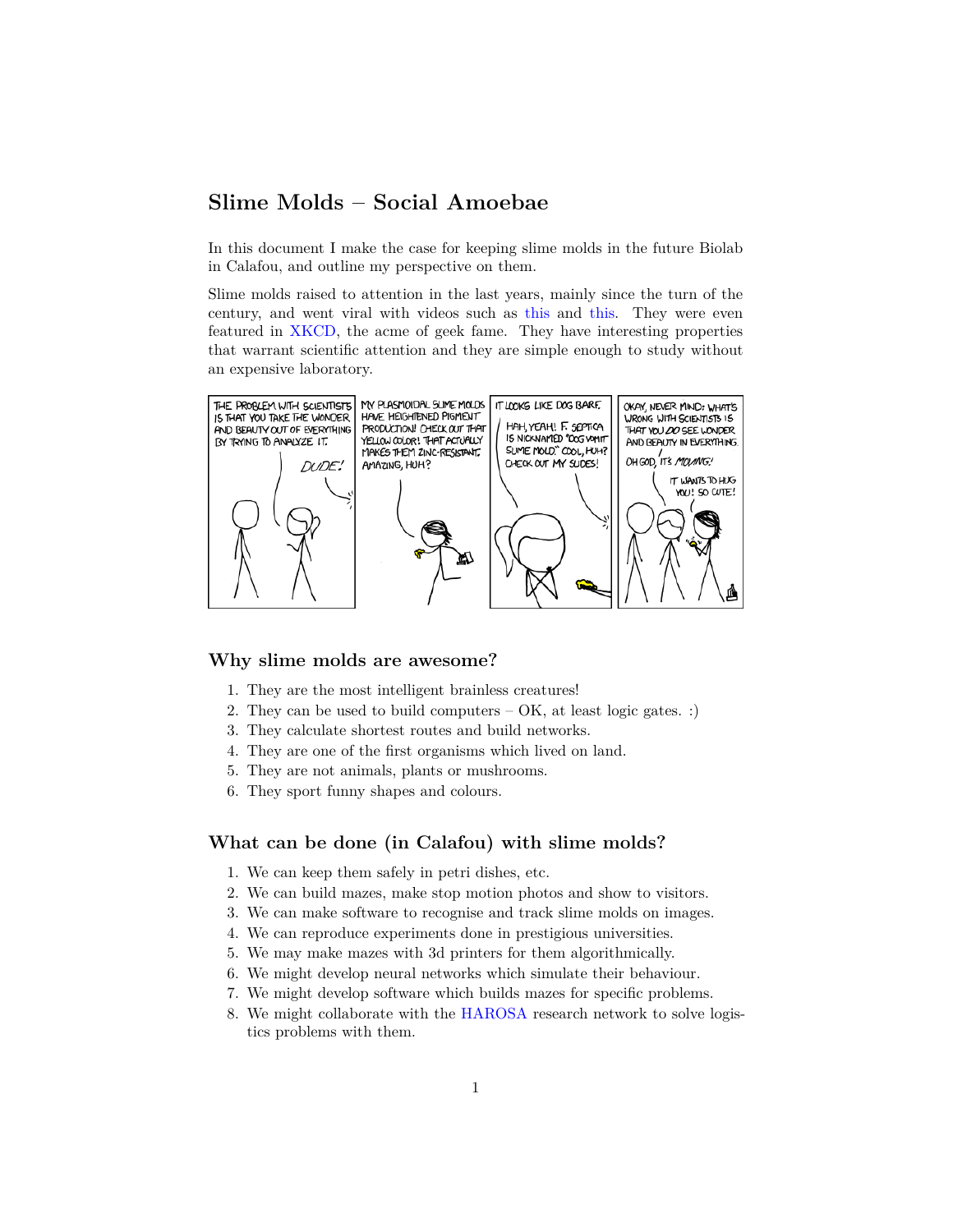Notably, according to [some](https://www.ncbi.nlm.nih.gov/pubmed?term=fuligo%20zinc) [sources](http://books.google.com/books?id=Jt60ACKjcJoC&pg=PA208&lpg=PA208#v=onepage&q&f=false) they can be interesting for measuring metal toxicity and even for biological reclamation of heavy metal contamination, especially zinc, etc. This can be potentially relevant for dealing with the contamination of the Anoia river. Even if we cannot save the river this way, it may be possible to contribute to scientific research by making and documenting some experiments.

## **How can we get some slime molds?**

There are three ways to get slime molds:

- 1. buying them in [kits,](http://www.carolina.com/catalog/search-results.jsp;jsessionid=8066CF4152476E1E5E439C73DB9E8E23.stageworker4?_dyncharset=UTF-8&question=slime+mold&_D%3Aquestion=+&questionSaved=&%2Fatg%2Fuserprofiling%2FProfile.searchTabSelection=Products&_D%3A%2Fatg%2Fuserprofiling%2FProfile.searchTabSelection=+&%2Fatg%2Fcommerce%2Fsearch%2Fcatalog%2FQueryFormHandler.search=Search&_D%3A%2Fatg%2Fcommerce%2Fsearch%2Fcatalog%2FQueryFormHandler.search=+&searchExecByFormSubmit=true&_DARGS=%2Fincludes%2Fgadgets%2Fheader-search.jsp.mainSearchForm)
- 2. getting them from somebody who has them,
- 3. or harvesting them from the forest.

The last option seems good but there seems to be a lack of documentation on how to do it. The second option could work if we make some more research online, find the right people and ask them. However, for a start, the first option is the most straightforward. I can invest in ordering a few different kits and we can see where to go on from there.

In addition to the slime molds themselves, the rest of the necessary equipment is trivial. Most howtos suggest oat meal flakes to feed them and petri dishes to keep them. They do have a complex life cycle, but at the moment I am not aware of any difficulties with keeping them alive and multiplying for an extended period of time.

### **My motivation and research programme**

As it will quickly become apparent, my interest in slime molds is bound up with my interest in the ideological and historical issues of cybernetics, and it is largely theoretical.

Slime molds embody several large scale changes in society and technology which I study from the perspective of a critical history of ideas. They stand at the intersection where metaphors are operationalised and translated from one realm of reality to another (an ontological shift):

- 1. Networks: networked creatures master metaphor for everything?
- 2. Computers: biological computers computation as phenomena?
- 3. Societies: social amoebae the social body?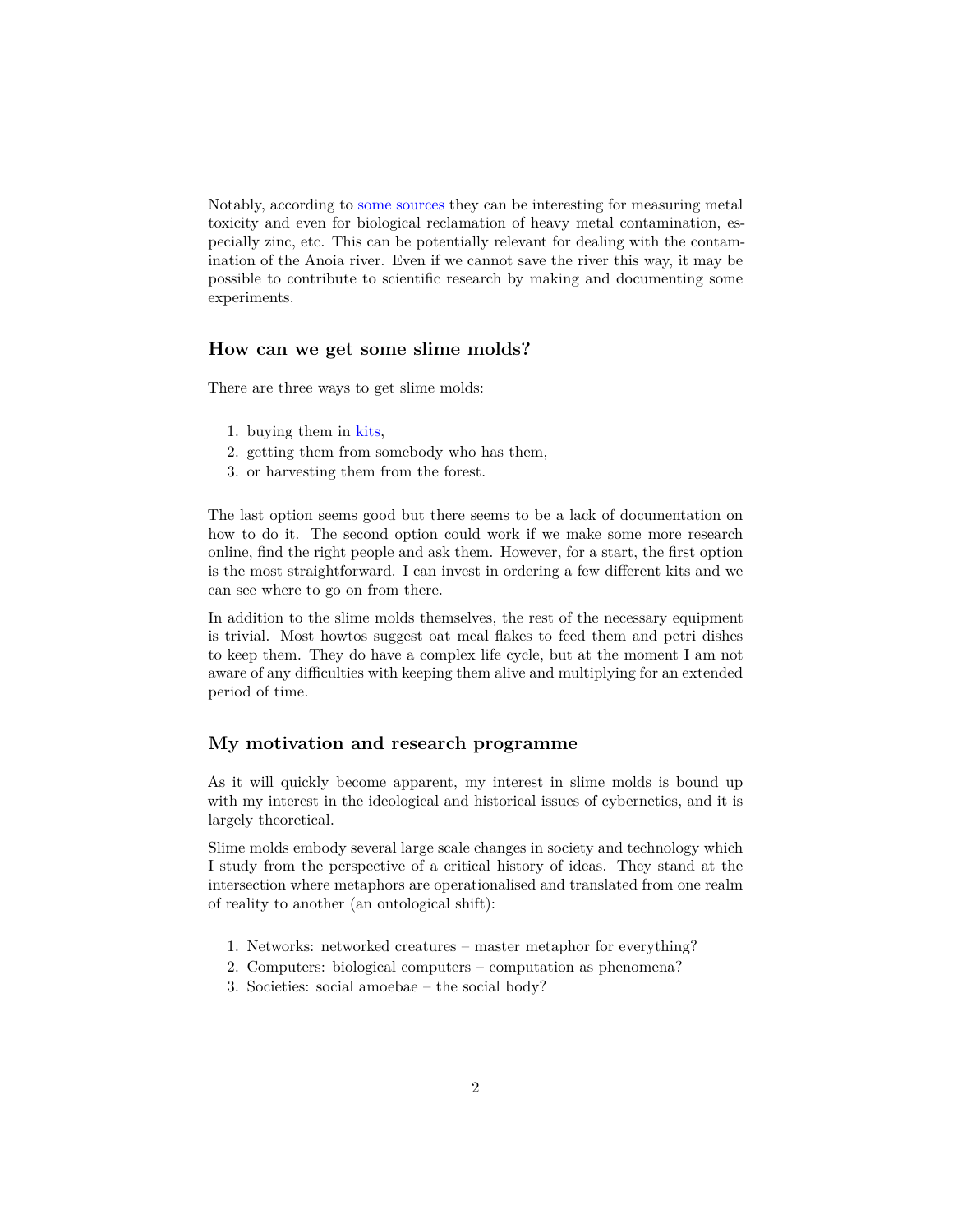#### **Networks: How a simulation replaced reality**

At the same time as computers really happened, i.e. when the von Neumann Architecture – which defines a computer as the combination of a (a) processing unit, (b) a storage device and (c) a memory between the two – crystallised (Neumann 1945), neural networks – an alternative computing paradigm – were being developed by McCulloch and Pitts (1943), and successfully implemented by (1958). Even the founding father of cybernetics, the mathematician Norbert Wiener, developed a similar model during the same period, in cooperation with the Mexican physician and physiologist Arturo Rosenblueth (Wiener and Rosenblueth 1946). These people were all adepts of cybernetics, an ambitious research program which originally aimed at building a functional model of the brain. (Pickering 2010) Cyberneticians abstracted away the biological qualities of living organisms (especially the brain) in exchange for a mechanistic, calculative model – an approach that quickly turned into an avant-garde scientific paradigm, redefining in those logico-mechanistic terms such categories as life, purpose, reason and subjectivity. (Dupuy 2000) Therefore, from base research in the hard sciences, in a few decades it became an ontological-metaphysical project, the effective deployment of an ideology through the whole territory of social life. (Tiqqun 2012)

To summarise, the key movement was comprised of two parts: first, the abstraction of biological phenomena into a logico-mechanistic model; and second, its reification from model to the very blueprint of reality. The idea of networks in particular was drawn from the image of the interconnected neurons in the brain, which was turned into an abstract logical model, and finally reified to nothing less than an actual law of nature. The idea of the network is thus interesting for its intellectual trajectory from an observed biological phenomena through a scientific model which aimed at understanding it to a concrete metaphor treated as the nature of almost everything: a veritable ideal.

A principal example of how cybernetics shaped the intellectual history of the second part of the twentieth century is Actor Network Theory, a sociological research program developed by Bruno Latour primarily in the 1990s. (Latour 1993; Latour 1996; Latour 2005) At the moment the hegemonic theoretical framework in the sociology of technology, it presents itself as a "practical metaphysics" (Latour 2005, 50f), granting equal attention and equal powers to both human and non-human entities. The network of actors is the principal metaphor of its sociological imagination. While it seeks to give an impartial account of how networks are formed, function or fail, its ontological operation restricts everything that exists – and *can* exist – in reality to these same networks. If analytically actors are considered black boxes, ultimately they too can be decomposed into networks. Thus nothing else can exist in the world but networks – everything else proves to be an illusion.

Of course the power of networks does not stop at the level of intellectual reflection. We do not simply understand the world this or that way – we also act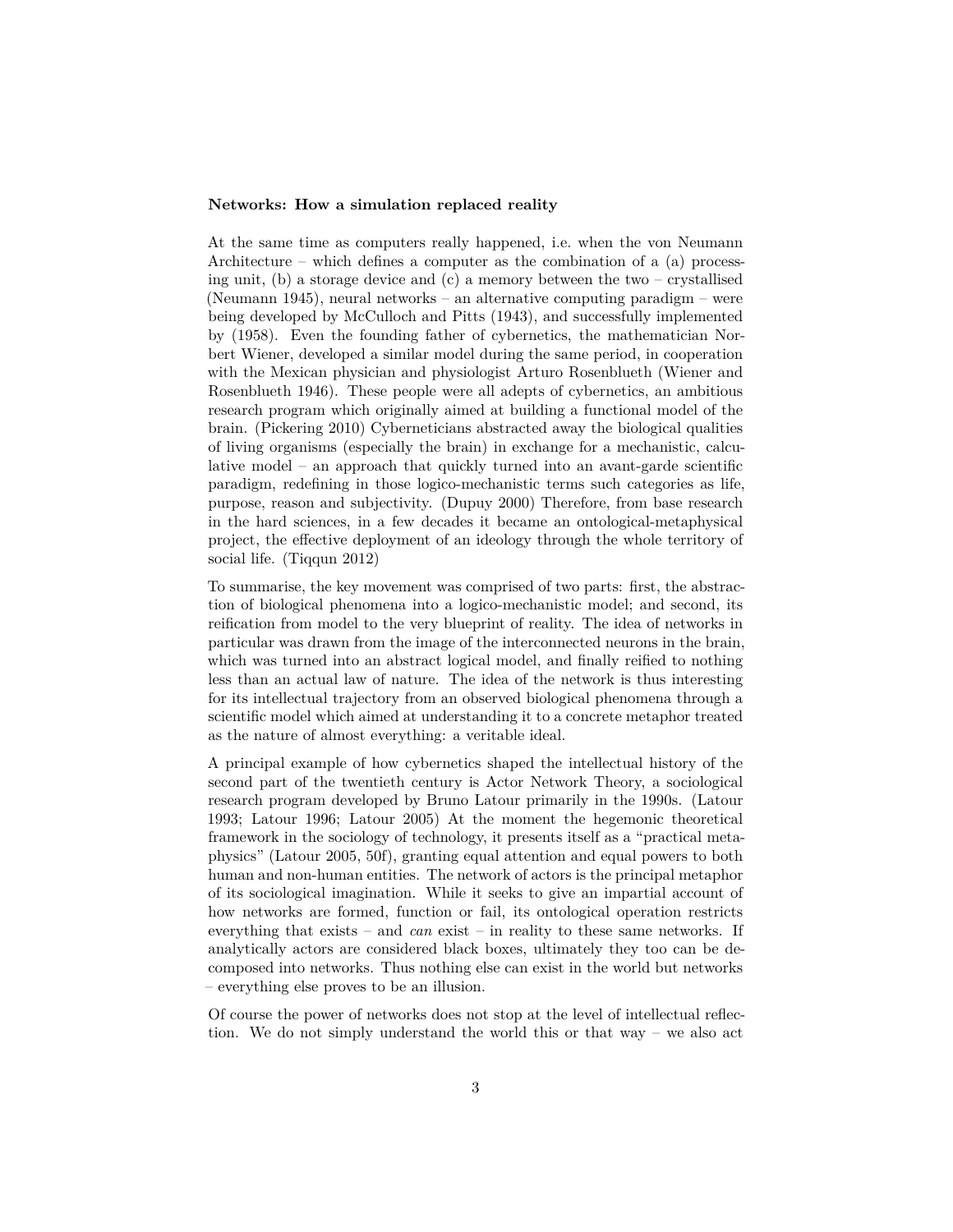based on such and such an understanding. When everything can be seen as a network of networks, everything has to be reorganised to become a network of networks. Communication infrastructures, computer architectures, the global firms of capital, its markets and the geopolitical strategies of imperialist nation states – in conjunction with the very social movements which oppose them. Humans start to live in the context of social networks and networking becomes the principal professional activity, while liberal capitalism is rebuilt according to *The Wealth of Networks* (Benkler 2006) (a book playing on the title of Adam Smith's *The Wealth of Nations*). In Manuel Castells' *The Network Society*, nothing else is allowed to live but networks. When all problems are posed in the categories of network ontology, all solutions are posed as network ontologies. Being a network becomes the ultimate recipe for success – since everything else is just a badly functioning network anyway.

The moral of the story is that cyberneticians started working on a model which would correspond to reality more than the models before, and ended up with a reality which *has to correspond* to its own models more than before.

Obviously, slime mold research touches upon many of the issues outlined above. Slime molds are living biological organisms which (are made to) look and act like a network, and in turn used to model other networks in the real world, with the idea of eventually generating a system which can compute these networks on a logical level. The foundational notion of slime mold research is that there is no ontological difference between biological networks and logical networks, or any other networks such as transportation infrastructures like railroads, the interaction of the neurons in the brain, the collective behaviour of certain animal populations, etc.

"In the province of connected minds, what the network believes to be true, either is true or becomes true within certain limits to be found experientially and experimentally." – John Lilly, *The Human Biocomputer* (1974)

#### **Computing: Happens in the Brain, in Nature, and in Machines**

As Dupuy (2000) explains, computers were not the material inspiration for the cybernetic conception of the brain. In fact the cybernetic conception of the brain was formulated before, and computers came to be the material expression of it. However, in the history of cybernetics there were many other research directions open. Thanks to the organisation of cybernetics as a general science, and the involvement of a high number of physicians in the movement (on both sides of the Atlantic), especially biology, logics and computing were highly related.

Let me recount a few examples. Stafford Beer was one of the three fathers of cybernetics in the United Kingdom (along with Ross Ashby and Grey Walter). His life trajectory – from the chief consultant to the British Steel Industry, through the architect of the Cybersyn project to reorganise the economy of Allende's Chile to yoga guru – could itself fill a novel. His first forays into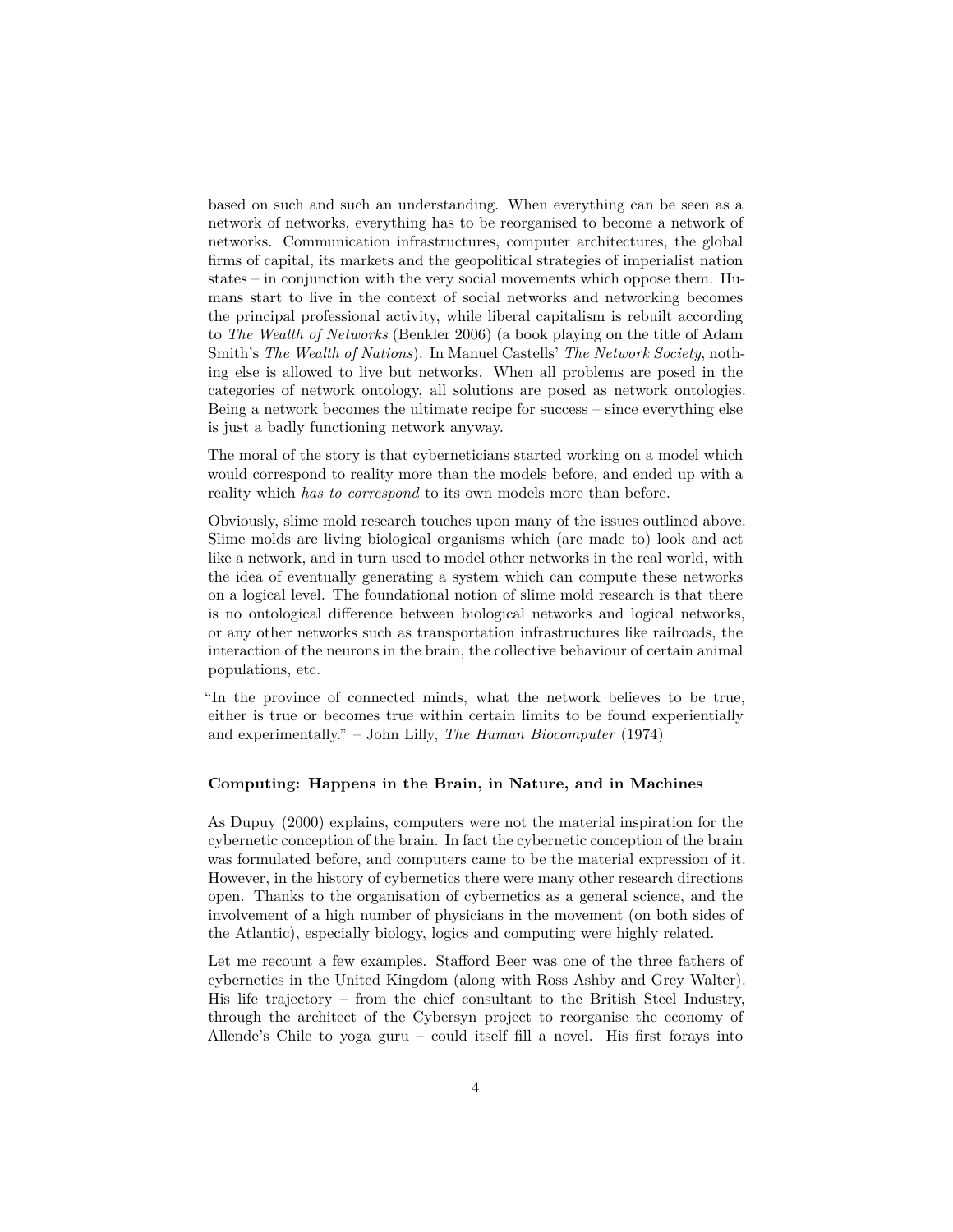cybernetics, however, had to do with biological computers. In fact not even biological computers. He was firmly against computers. He was saying that it is really stupid and selfish to build sophisticated machines that can count. Such a mistake derives from the hubris of humanity, that we go around thinking that we are the only creatures that can think. But every living organism is a complex ecosystem which balances its inputs and outputs according to well defined requirements: the requirements of its environment. Therefore, we just have to look around and find the ecosystem we need for our calculations.

In line with his ideas, he proposed to replace the management of steel factories with… a pond. The pond would do the calculations necessary to run the factory better than the human management. The main difficulty in this endeavour was bridging the gap between humans and natural ecosystems: how to do input and output? His best idea for input was saturating the pond water with steel powder, and using magnetic fields to give instructions to the ecosystem. However, as much as natural ecosystems automatically tend towards equilibrium, most of them cannot strive against a high concentration of metals – so soon everything died in his pond. [ˆ It is interesting that slime mold research even touches upon this difficulty, albeit slightly. Note the section above on the resistance of slime molds to high concentration of metals. Additionally, there are even aquatic slime molds. Maybe Stafford Beer could go on with his experiment if he used slime molds.]

His second idea was a living tissue arranged in a film which was pierced at intervals with electric wires. He noticed that once the wires are in place, paths form connecting the wires. Beer concluded that it was evidently an example of adaptation, and eventually communication between the human and the organism. Soon he prophetised that if confronted by noise, the organism will develop an ear. In order to test his theory at some point he was holding out the poor creature of his living room window, so that it would pick up the noise of the passing cars in the street. This second idea was not more successful then the first one. However, Beer had good reasons to concentrate on biological computing and therefore he refused the help offered by Alan Turing several times. Turing was building a pioneering mainframe computer at the time, and thought that the calculations Beer had in mind could be run as simulations on the new machine. Towards the end of his life, Beer returned to the idea of the biological computer and wrote a book – accompanied by photographs of Hans Blohm – admiring the computing capacity of the Atlantic ocean. (Beer 1986)

On the other side of the Atlantic, a hotbed of cybernetics, – in fact virtually the only serious institution explicitly devoted to cybernetics – has been the Biological Computer Laboratory, founded in 1958 by Heinz von Foerster. Many key cyberneticians were visiting scholars there. For instance the aforementioned ideas of McCulloch and Pitts were worked out in that milieu. (Müller 2007) Inspired by the Mexican physician Arturo Rosenblueth (Arturo Rosenblueth and Bigelow 1943) and the Chilean biologists Humberto Maturana and Francisco Varela (Maturana and Varela 1980 [1972]), they believed that certain problems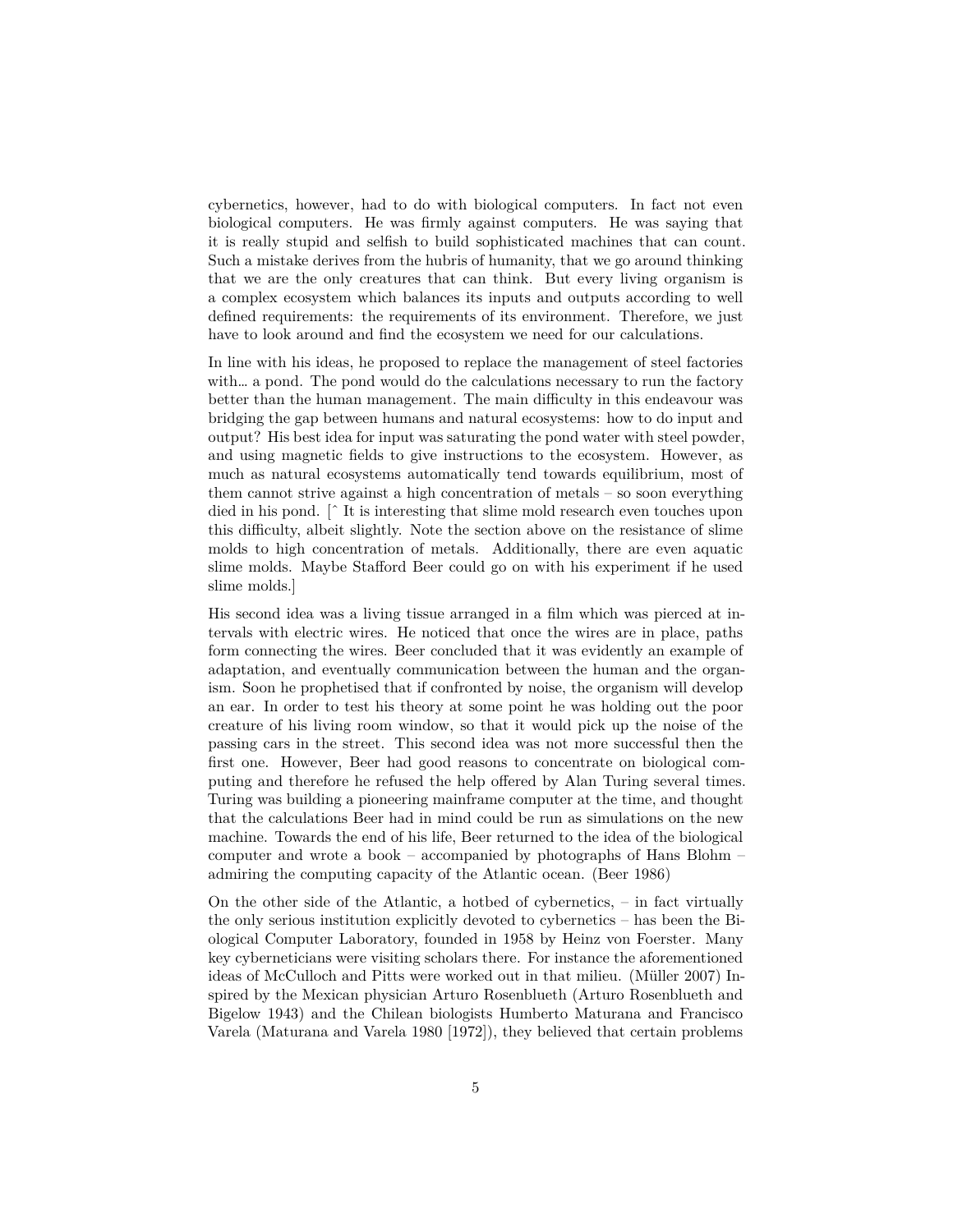cannot be solved by mere calculating machines like computers. However, they held on to the idea that thinking is a logical operation which can be implemented in various media, be it biological material, mechanics or electronics. The first step in the realisation of this thesis was created by the engineering student Paul Weston. His contraption, the Numarete, could recognise the number of objects (or rather, shadows) placed in front of it. According to Müller, "The Numarete was a computer that was not built according to the (reductionistic) von Neumann architecture, but rather was in a sense 'oblique' to this architecture: it was based on the parallel operations of its modules." It was a custom-built electronic box operating according to the principles of the aforementioned neural networks. The whole laboratory draw its inspiration from the idea that it is possible to build machines with capabilities of living creatures, and the way to do it is following the logical operation of observed natural phenomena.

Interestingly, the current epicentre of slime mold research is a very similar institution, the International Center of Unconventional Computing in Bristol, operated by the University of the West of England, where its mastermind Andrew Adamatzky is building the slime mould computers (Adamatzky 2010). The academic study biological computers became virtually extinct following the spectacular success of the von Neumann architecture, and even the development of neural networks was put on hold for more than a decade after the publication of a book by the adherents of the rival school of symbolic artificial intelligence (Minsky and Papert 1969). As a result, bionicians around the turn of the millennium picked up the threads close to the point where the cyberneticians left them off. What changed, however, is the scientific climate which is not ideal for base research any more, so that novel efforts are not couched in the same level of epistemic-contextual reflection as before, but more narrowly focused on narrow practical applications. While some of the avant-garde idealism which drive cybernetics withered away, many of the dangerous assumptions behind such work continue to linger on without a critical evaluation. Such critique is only possible from a perspective where two disjunct lines of inquiry meet: the history of ideas conducted with a hermeneutics of doubt, and the sympathetic anthropological field work which appreciates the complexities of contemporary scientific practice.

#### **Societies: Social Laws from Natural Phenomena, and Back**

Natural laws as observed in biological phenomena often inspired and even underpinned political thought. Hobbes' Leviathan as the philosophical imagery of the society as a unified social body is perhaps the most well established example. The discoveries of cybernetics have not been an exception. A logical order which can be abstracted from the behaviour of living organisms and which applies in a more – or less – metaphorical way to the world of human social affairs is a recurring theme in the history of ideas.

The idea of autopoiesis and the related concept of self-organisation and au-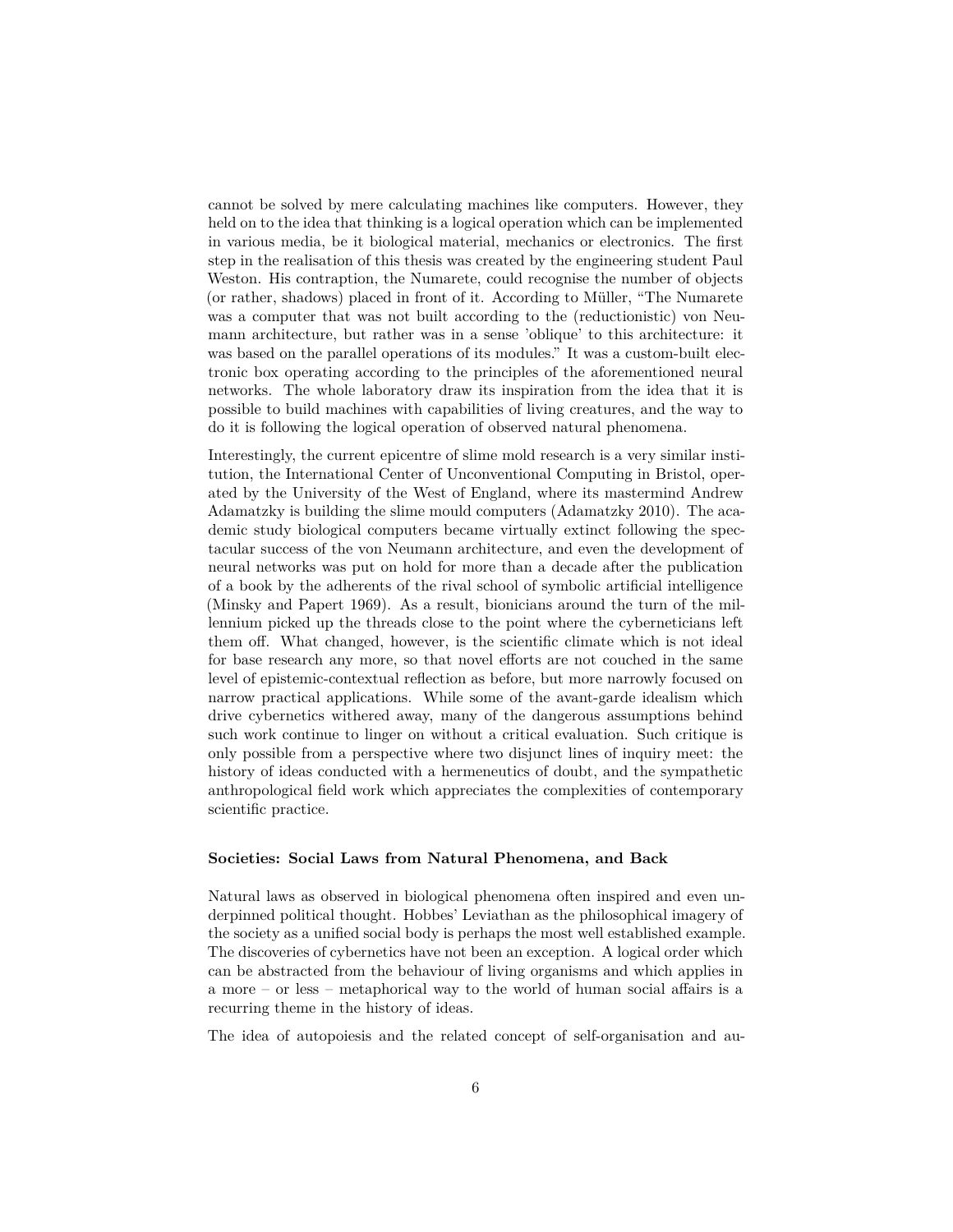tonomy, (Maturana and Varela 1980 [1972]) as well as the idea of ecosystems that tend towards equilibrium through negative feedback, developed by cyberneticians, have been absorbed by the older tradition of anarchist collective organising, mainly as conceptual metaphors. (Curtis 2011) Anarchist ideologies depended for long on a positive anthropology which asserted that people are generally good, but their positive natural tendencies are short-circuited by the social conditions in an authoritarian society (Newman 2007 [2001]). The corollary is that when authoritarianism is not enforced by social structures, people start to act in a more positive way, described in the language of solidarity, mutual cooperation, and so on. (Graeber 2004) Anarchists found support for these propositions in the scientific results stated above. Moreover, another branch of cybernetics have also inspired anarchist theory and practice in a similar way, namely chaos theory and emergence. Chaos theory provided support for the idea that the actions of a small minority (or perhaps even an individual) can have far-ranging structural effects on society as a whole. On the other hand, emergence supported the claim that horizontal social order rises up naturally wherever people are left to organise themselves in the absence of oppressive authoritarian institutions like the state. Interestingly, these scientific trajectories have been developed most convincingly in the area of emergent evolutionary theories, which stated that evolutionary chains tended towards complexity and exhibited signs of spontaneous self-organisation – therefore refuting or at least complementing the idea of natural selection as the engine of biological history. (Wolfram 2002) These results are evidently useful in countering vulgar interpretations of socio-darwinism which take the "survival of the fittest" as their slogan.

Slime moulds entered this discussion once it has been realised that while they live their life mostly as single-cell organisms, when they face difficult environmental conditions such as the lack of nutrients, they flock and form a single organism, joining their cells into a single body. Recent results dubbed some species "social amoebae" – claiming that they actually form a society of the species comparable to an ant farm or a beehive. Since these animals have long been the subject of study inspiring social theories, such a line of inquiry opened up, offering great possibilities for ideological manipulation and misinterpretation. Interestingly, the first discoveries suggested that perhaps in contrast with ants and bees, there is "competition" and "cheating" between certain amoebae when the cells which meet to form a body have different genetic identity and materials. In these articles, the language usually applied to the analysis of society is transferred and applied to the understanding of micro-organisms. Observe the following sample from the abstract of a recent article on slime moulds:

Altruism and social cheating in the social amoeba Dictyostelium discoideum

The social amoeba, Dictyostelium discoideum, is widely used as a simple model organism for multicellular development, but its multicellular fruiting stage **is really a society**. Most of the time, D. discoideum lives as haploid, free-living, amoeboid cells that divide asexually. When starved, 104–105 of these cells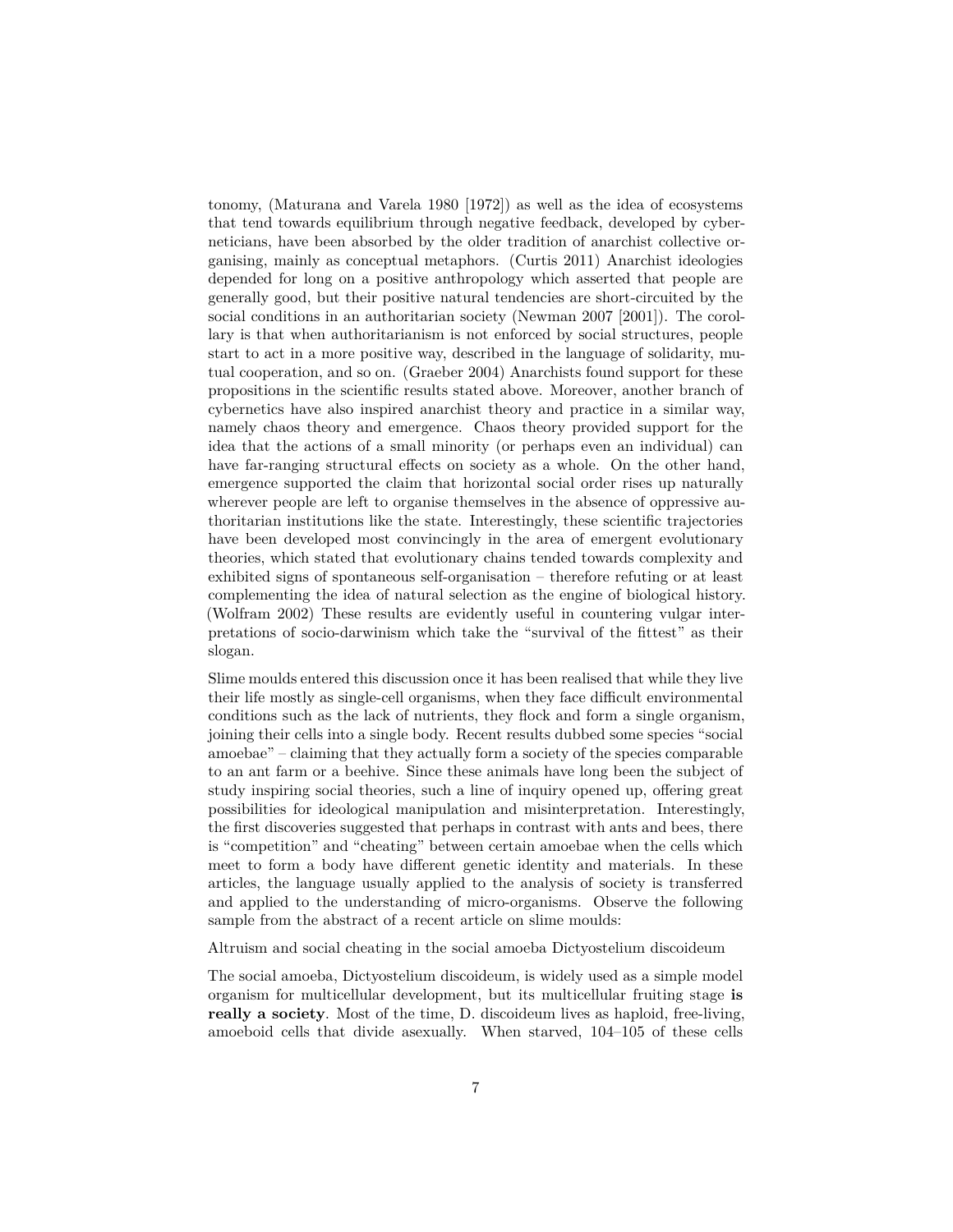aggregate into a slug. The anterior 20% of the slug altruistically differentiates into a non-viable stalk, supporting the remaining cells, most of which become viable spores. If aggregating cells come from multiple clones, there should be selection for clones to exploit other clones by **contributing less than their proportional share** to the sterile stalk. Here we use microsatellite markers to show that different clones collected from a field population readily mix to form chimaeras. **Half of the chimaeric mixtures show a clear cheater and victim.** Thus, unlike the clonal and highly cooperative development of most multicellular organisms, the development of D. discoideum is partly competitive, with conflicts of interests among cells. These conflicts complicate the use of D. discoideum as a model for some aspects of development, but they make it **highly attractive as a model system for social evolution**. (Strassmann, Zhu, and Queller 2000)

#### **Methodology**

While I am reading about theories and theorists, experiments and scientists, and so on and so forth, I'd like to try out these drifts of the imagination in which you get entangled when you engage concretely and practically with such creatures, experiments and phenomena. Beyond merely reading the documentation about how ideas developed, what about trying to recreate the existential and epistemological conditions which moved such developments? I believe that certain experiences have transformative have transformative power, and that a milieu can only be grasped properly through developing some actual contributions to it, however modest they may be.

maxigas, 2013-08-28→2013-09-02, Budapest

## **References**

Adamatzky, Andrew. 2010. *Physarum Machines: Computers from Slime Mould*. Toh Tuck Link: World Scientific.

Arturo Rosenblueth, Norbert Wiener, and Julian Bigelow. 1943. "Behavior, Purpose and Teleology." *Philosophy of Science* 10 (1): 18–24.

Beer, Stafford. 1986. *Pebbles to Computer: The Thread*. Toronto: Oxford University Press.

Benkler, Yochai. 2006. *The Wealth of Networks: How Social Production Transforms Markets and Freedom*. New Haven, CT: Yale University Press.

Curtis, Adam. 2011. "All Watched Over by Machines of Loving Grace."

Dupuy, Jean-Pierre. 2000. *The Mechanization of the Mind: On the Origins of Cognitive Science*. Princeton, NJ and Oxford: Princeton University Press.